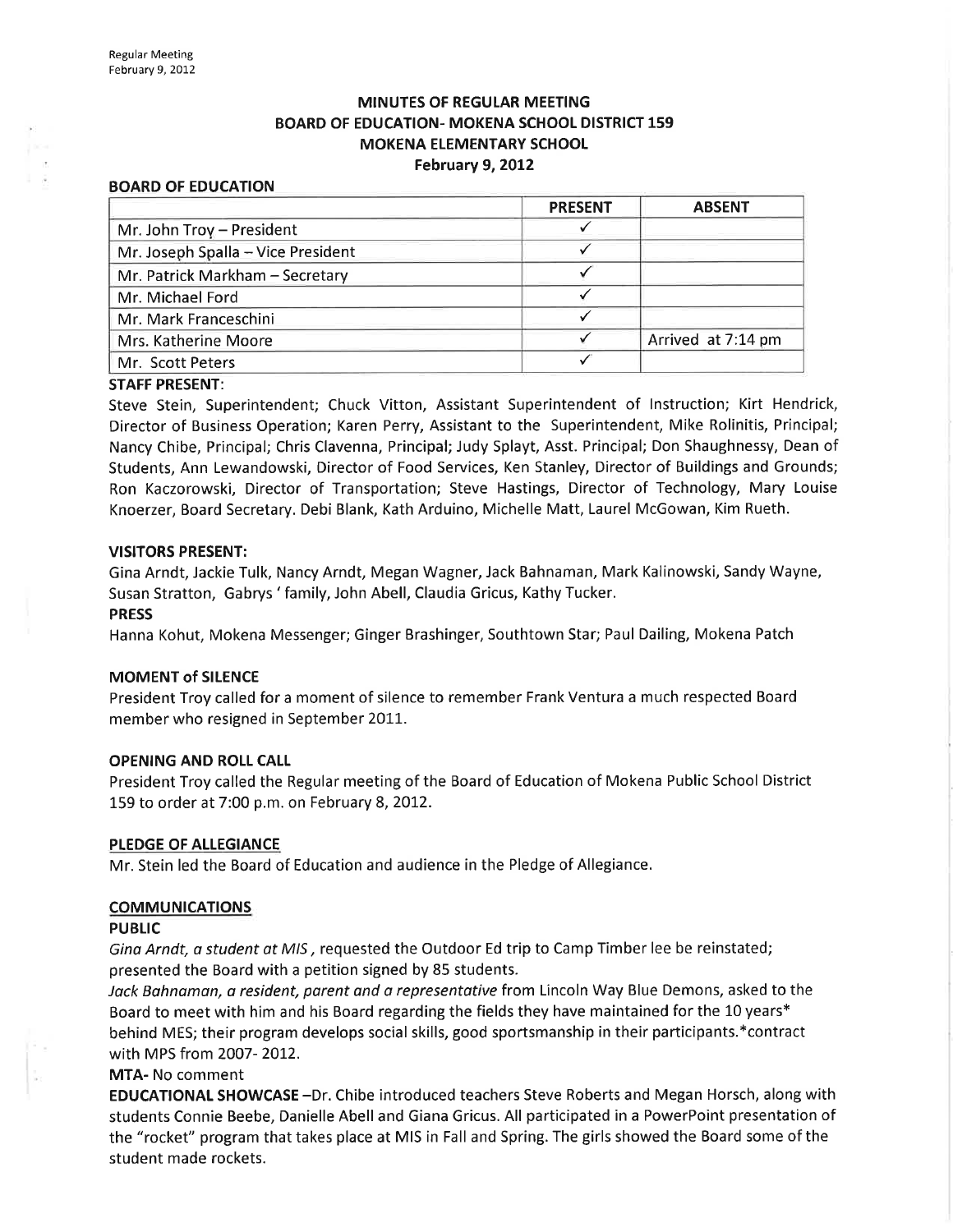Regular Meeting January 12, 2012

# cLosED sEsstoN

At 7:14 p.m. Mr. Franceschini moved to adjourn to Closed Session for purposes of personnel; to return. The motion was seconded by Mr. Ford.

# On Roll Call

Ayes: Mr. Ford, Mr. Franceschini, Mr. Markham, Mrs. Moore, Mr. peters, Mr. Spalla, Mr. Troy, Nays: None **Abstain:** None

MOTION CARRIED 7-O

# OPEN SESSION

At 7:33 p.m., President Troy called Open Session to order. The Board meeting was opened by unanimous vote.

# COMMUNICATIONS

# Board of Education

Mr. Markham presented gift card to MES for STARS program Mrs. Moore thanked the Board for nice comments in the media regarding Frank Ventura. Mr. Peters admired Frank; truly a loss for MpS 159.

# SUPERINTENDENT REPORT

Mr. Stein reported a FOIA request from Harold Blumm; lllinois Watch Group; district complied on February 6, 2012.

# APPROVAL OF PREVIOUS MINUTES

Mrs. Moore, seconded by Mr. Spalla to approve the following previous meeting minutes: Regular Meeting, January 12, 2012, Special meeting January 21, 2012 and Closed Session, January 12, 2012 and January 21, 2012.

# On Roll Call

Ayes: Mr. Ford, Mr. Franceschini, Mr. Markham, Mrs. Moore, Mr. peters, Mr. Spalla, Mr.Troy Nays: None **Abstain:** None MOTION CARRIED 7-O

# INFORMATION REPORTS

# FINANCIAL REPORT

Mr. Hendrick reviewed the Financial Report with the Board of Education, The Board requested some clarification on the contingency fund; requested a graph summarizing the activity.

# TREASURER REPORT

Mr. Hendrick reviewed the Treasurer's Report with the Board of Education. The Board requested the status of categorical payments.

# LINCOIN WAY SPECIAL EDUCATION MINUTES

Mrs. Moore reviewed the important points:

- o Fundraiser March 3t,2OIZ Fashion/Talent Show
- 159 Board supply a basket for silent auction
- Joint meeting on 2/6/2012 was well attended and received
- Looking for location for junior high SELF program
- Leases on buses approved
- Foundation meeting- 2/11/2012

# COMMITTEE REPORTS

• Finance- Chairman Peters reported the committee will meet 2/29/2012 regarding budget; asked the other committees to get their budget numbers to Finance Committee for their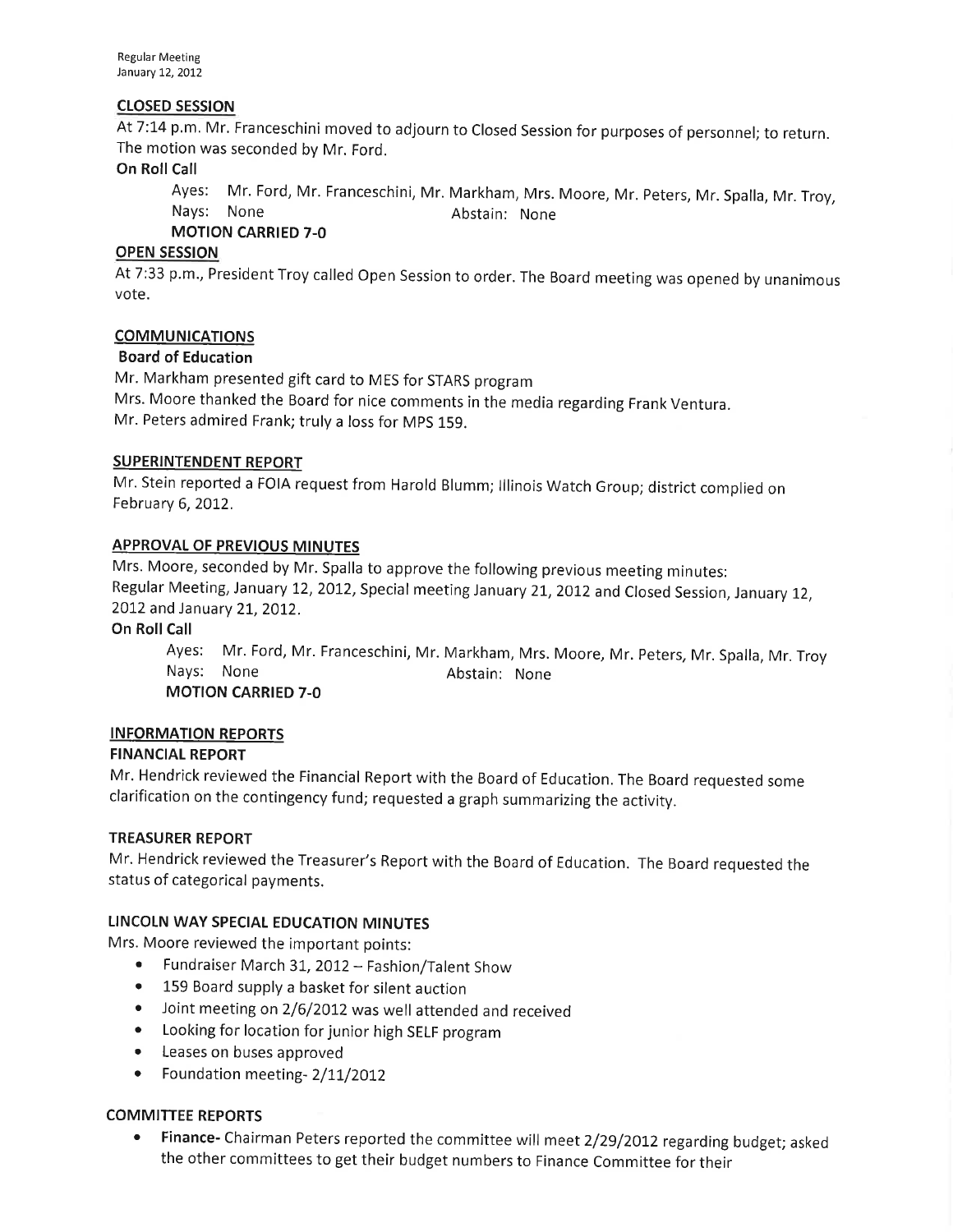consideration; StratPlan- three year outlook. Mr. Troy wants to review StratPlan prior to it going to Finance committee.

- . Policy-Chairman Markham reported the committee had second readings of policies: after some discussion the following policies are:
	- o 2:150 Committees- back to committee level for further verification; send any input
	- o 4:110 Transportation- Second reading in March
- ¡ Building & Grounds/Transportation- Chairman Ford reported the committee has made:
	- o Final recommendation regarding MIS /MES
		- o Next meeting  $2/23/2012$
- o Parent Advisory- Chairman Spalla reported:
	- o The building principals presented chart tracking discipline results in 2010-11- to 2011-12
	- o Rachel 's Challenge working to reinstate at MJH
	- o Bullying issues addressed
	- o Reciprocal agreement with Mokena Police and <sup>159</sup>
- Curriculum -Dr. Vitton will present
	- o Early Start Program for 2012-2013 at this Board meeting
	- $\circ$  Next meeting 2/29/2012
- Technology- Chairman Spalla reported the committee had:
	- $\circ$  Recording the meetings did not work; due to insufficient equipment
	- o Facility tour cancelled
	- o Review plan for budget purposes
	- $\circ$  Next meeting 2/14/2012

# BUILDINGS AND GROUNDS/TRANSPORTATION COMMITTEE RECOMMENDATION

After much research and discussion, the Building-Grounds and Transportation Committee is recommending to the Board of Education, that Mokena Intermediate School remain open for 2012-2013 and continue to function as a grade 4-5 building.

Mr. Peters questioned MES/MlS building usage for 2OI2-13 is on the agenda for both lnformation and Action. After Board discussion it was decided to have a Special meeting on February 23, 2012 for purposes of Early Start and MES/MlS building usage action; also review the presentation on MIS as presented at Forum; also StratPlan presentation with Mr. Heidemann.

# JOINT CONFERENCE REPORT

Mrs. Moore shared with the Board of Education their experiences at the Joint Conference in November. She participated in a workshop how to work with the Board and the superintendent; was certified in Open Meetings Act. Also attended an IPAD class which was very interesting; but all teacher/classes need to be on board.

# EARLY START PROGRAM CONSIDERATIONS

Dr. Vitton presented to the Board of Education a detailed PowerPoint of the Early Start program at MES along with several studies regarding the history and results of At-Risk programs. Dr. Vitton is requesting the Board make a decision of the fate of MPS159 Early Start program for 2012-13 school year later this month. Mrs. Moore thanked Dr. Vitton, Ms. Matt and the committee for their commitment to this project. Questions were asked and answered.

# SCHEDULE B ACTIVITIES FEES

Mr. Markham wants discussion to continue among the Board regarding eliminating fees for extra curriculars that are non- athletic programs.

Mr. Peters said the previous Board did not take this action lightly when it was voted to charge for all extracurricular.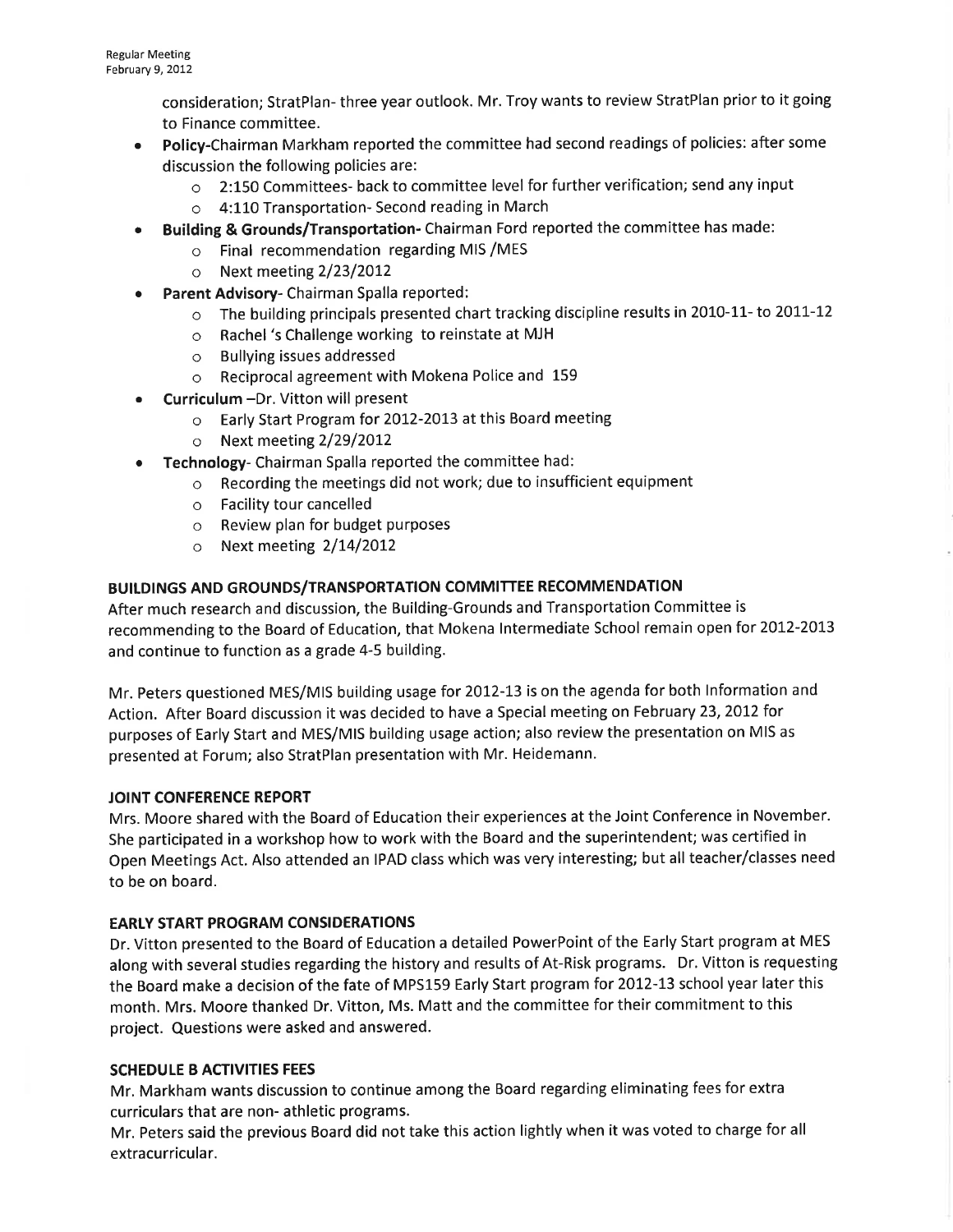# ACTION REQUESTS

# **PERSONNEL**

## Recommended Motion:

Mrs. Moore moved to approve personnel recommendations 1 and 4 as presented. The motion was seconded by Mr. Peters.

## On Roll Call

Ayes: Mr. Ford, Mr. Franceschini, Mr. Markham, Mrs. Moore, Mr. Peters, Mr. Spalla, Mr. Troy Nays: None **Abstain:** None

MOTION CARRIED 7-O

| 1. Classified - Leave of Absence |  |
|----------------------------------|--|
|----------------------------------|--|

| McGee, Jennifer                    | Custodian         | <b>MIS</b> | 12/19/2011                   | Medical Leave for 6-8<br>weeks (upon doctor's<br>release) |
|------------------------------------|-------------------|------------|------------------------------|-----------------------------------------------------------|
| Classified - Change of Hours<br>2. |                   |            |                              |                                                           |
| Shaffern, Helen                    | <b>Bus Driver</b> | District   | $-1/24/2012$                 | Decrease 5.25 hrs/day<br>to 4.25 hrs/day                  |
| Collins, Kimberly                  | <b>Bus Driver</b> | District   | $-1/24/2012$                 | Increase 4.25 hrs/day<br>to 5.25 hrs/day                  |
| Classified - Resignation<br>3.     |                   |            |                              |                                                           |
| Gabrys, Sandra                     | Food Server       | District   | 1/27/2012                    |                                                           |
| 4. Certified - Resignation         |                   |            |                              |                                                           |
| Marcus, Kara                       | Teacher           | <b>MES</b> | End of 2011-2012 school year |                                                           |

# DISTRICT BILLS

## Recommended Motion:

Mr. Markham reviewed District bills this month. Mr. Markham moved to approve the bills as presented. The motion was seconded by Mrs. Moore.

## On Roll Call

Ayes: Mr. Ford, Mr. Franceschini, Mr, Markham, Mrs. Moore, Mr. Peters, Mr. Spalla, Mr.Troy Nays: None **Abstain:** None MOTION CARRIED 7-O

NilPC FOOD COOP

Mrs. Moore moved to approve that MPS159 enter into the inter-governmental agreement to join the Northern Illinois Independent Purchasing Cooperative for the 2012-2013 school year, and to pay a onetime application fee of \$200, and \$600 annual dues. The motion was seconded by Mr. Peters. On Roll Call

Ayes: Mr. Ford, Mrs. Moore, Mr. Peters, Mr. Spalla, Nays: Mr. Franceschini, Mr. Markham, Mr. Troy Abstain: None MOTION CARRIED 4-3

# SEALCOATING BID/LW AREA SCHOOLS

Mr. Spalla moved that the Board of Education approve into entering a cooperative sealcoating bid arrangement with the Lincoln Way Area schools for the summer of 2012. The motion was seconded by Mrs. Moore.

On Roll Call

'n.

Ayes: None **Abstain:** None Nays: Mr. Franceschini, Mr. Ford, Mr, Markham, Mrs. Moore, Mr. Peters, Mr. Spalla, Mr. Troy MOTION FAILED O-7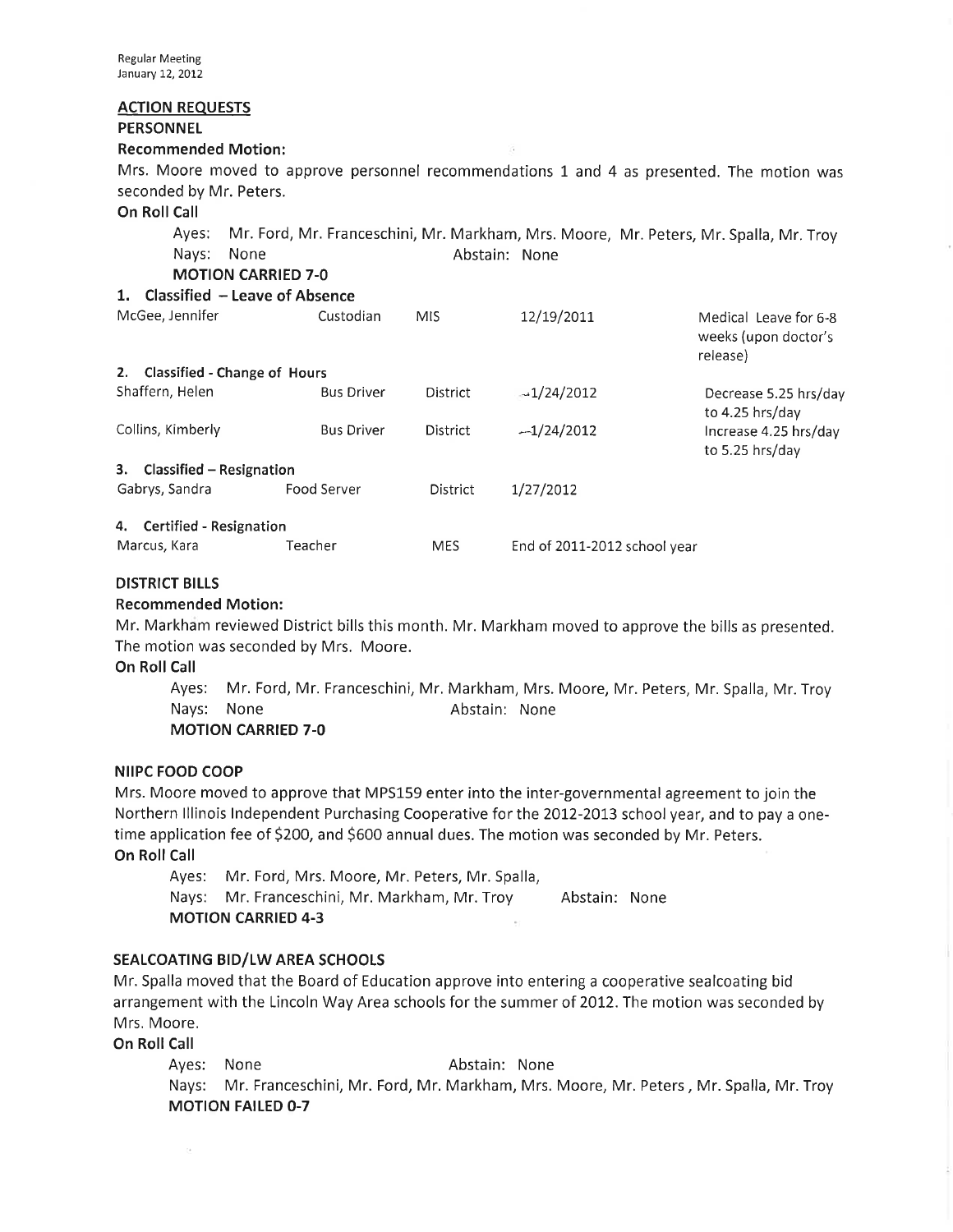# PROPOSED SCHOOL CALENDAR 2012-2013

Mrs. Moore moved to approve the 2012-2013 School Calendar as presented. Mr. Spalla seconded the motion.

On Roll Call

Ayes: Mr. Ford, Mr. Franceschini, Mr. Markham, Mrs. Moore, Mr. Peters, Mr. Spalla, Mr. Troy Nays: None Abstain: None MOTION CARRIED 7-O

Mr. Troy, after speaking to the Mokena Educational Foundation (MEF) and the pTA asked for volunteers from the Board of Education to act as liaison for these organizations.

- o Mr. Peters volunteered as liaison for MEF
- Mr. Troy and Mr. Markham will split the attendance at PTA meetings

# ITEMS FOR MARCH 8. 2012 AGENDA

- Security in buildings for Election Day 3/20/2012
- Policies-first and second readings
- Joint Conference report Mr. Peters
- Schedule B Activity Fees

# AGENDA FOR SPECIAL MEETING FEBRUARY 23, 2012

- MIS Forum Presentation
- **•** StratPlan Presentation
- o Early Start Recommendation
- MES / MIS Building Use Recommendation

# GOOD OF MOKENA

- Mr. Rolinitis MJH mentioned:
	- $\circ$  Scholastic Bowl was up and running
	- o PTA Valentine Dance is2/LO from 7-9pm
	- $\circ$  Rachel's Challenge- meeting with his staff
- Mr. Shaughnessy shared:
	- $\circ$  3 on 3 Tournament has be reinstated; March 30<sup>th</sup> & 31<sup>st</sup>; everyone very excited
	- $\circ$  Student /Staff Basketball game will be 3/29<sup>th</sup> to kick off the 3 on 3 Tournament
- o Choir Recital- February 15 6:00 p.m. -MES South gym
- Mrs. Clavenna MES thanked
	- o Mr. Wanner of Kiwanis and the Key Club for student volunteers to tutor our students; will coordinate with Dr. Chibe and MIS

# closED sEsstoN

At 11:00 p.m. Mrs. Moore moved to adjourn to Closed Session for purposes of personnel and leasing; not to return. The motion was seconded by Mr. Ford.

On Roll Call

Ayes: Mr. Ford, Mr. Franceschini, Mr. Markham, Mrs. Moore, Mr. Peters, Mr. Spalla, Mr. Troy, Nays: None Abstain: None MOTION CARRIED 7-O